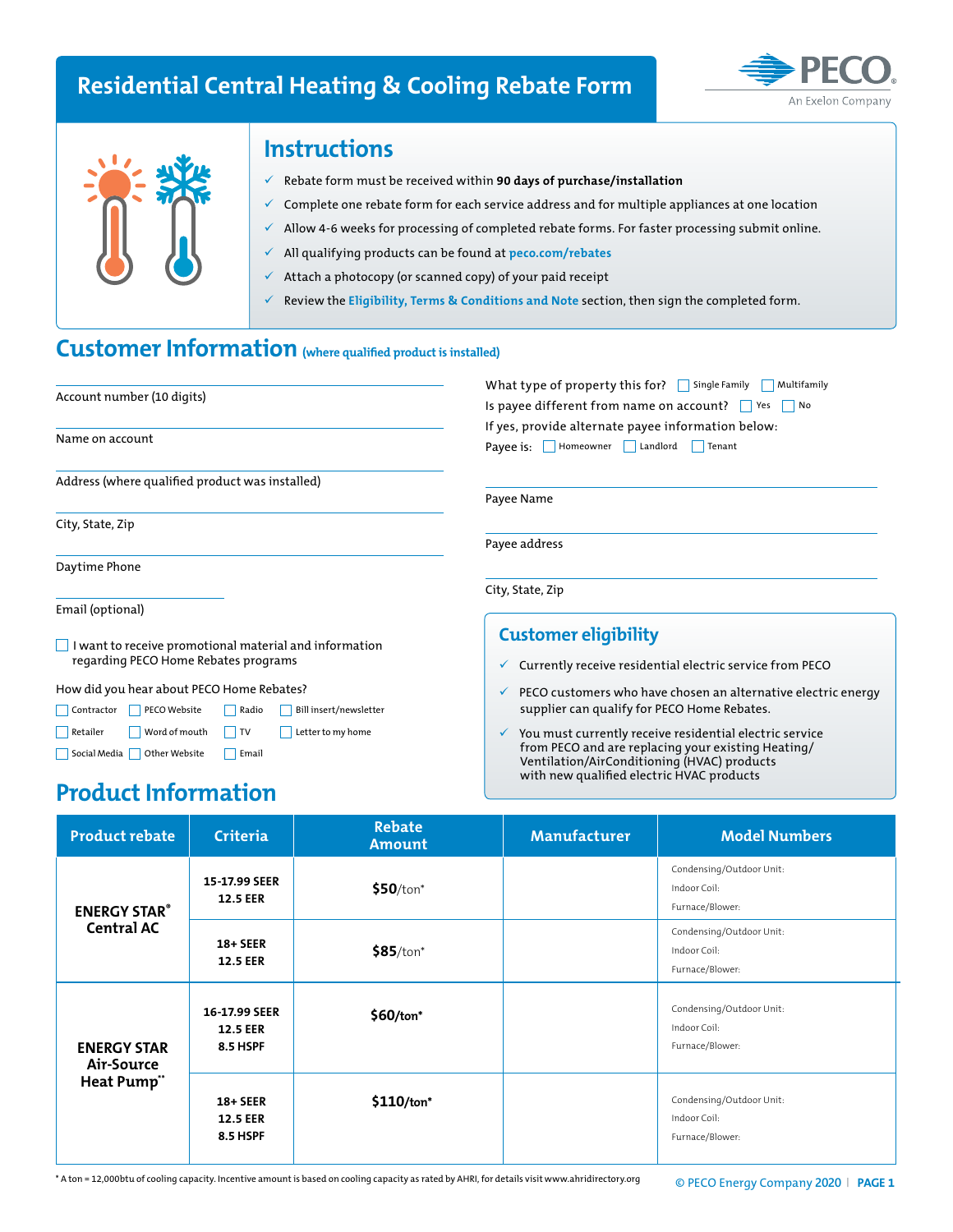### **Old Product Information**

| Manufacturer | Model & Type | Age | <b>Quantity</b> | AFUE/SEER |
|--------------|--------------|-----|-----------------|-----------|
|              |              |     |                 |           |

#### **Product eligibility**

- $\checkmark$  New construction is not eligible
- $\checkmark$  Qualifying product must be new
- $\checkmark$  Product must be installed in your residence
- $\checkmark$  Must replace existing heating/cooling system
- 9 A list of qualifying HVAC products can be found at peco.com/rebates, or call 1-888-5-PECO-SAVE (1-888-573-2672)

### **Retailer/contractor Information**

Name Address Phone

Purchase/installation date

### **Note**

Use this form if you have purchased and installed qualified products in your residence and are the:

- Owner of your residence and PECO Residential Electric account holder
- **• Or** Tenant and PECO Residential Electric account holder for service to your rental unit
- **• Or** Condominium Owner and PECO account holder for residential electric service to your unit
- **• Or**, if you are a residential landlord whose tenants' units are individually metered, please provide the PECO account number where the appliance/product is installed. Do not use the PECO account number for the building's common area lighting. If you do not know your tenant's PECO account number please leave it blank. Provide the tenant's name, address, and unit number in the installation address information field.

### **How to Apply There are 4 ways to apply for your rebate:**

- **1.** Apply online at peco.com/rebates.
- **2.** Email a scanned copy or photo of a completed signed rebate form and receipt to: **pecohomerebates@clearesult.com**
- **3.** Mail completed and signed rebate form and receipt to: PECO Home Rebates **3100 West Road, Building 3 - Suite 200 East Lansing, MI 48823**
- **4.** Fax the printed form to: 1-866-897-7017
- **5.** Keep a copy of your rebate form, Terms and Conditions and receipt for your records. For support, please contact PECO Home Rebates at 888-259-9125.